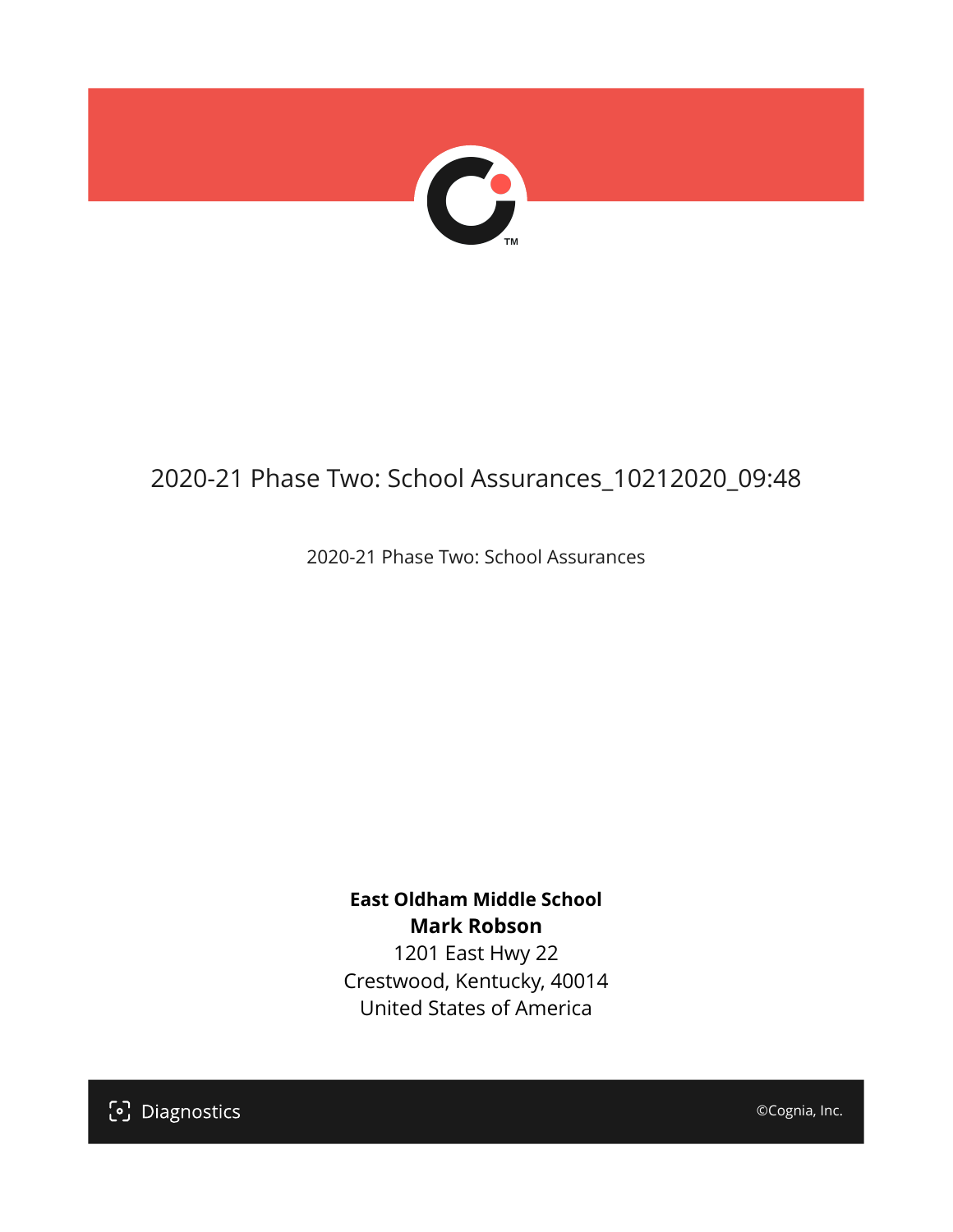#### **Table of Contents**

| 2020-21 Phase Two: School Assurances                    |  |
|---------------------------------------------------------|--|
| Introduction                                            |  |
| Teacher Performance                                     |  |
| Title I Schoolwide Programs                             |  |
| Title I Targeted Assistance School Programs             |  |
| Schools Identified for Targeted Support and Improvement |  |
| All School Programs                                     |  |
|                                                         |  |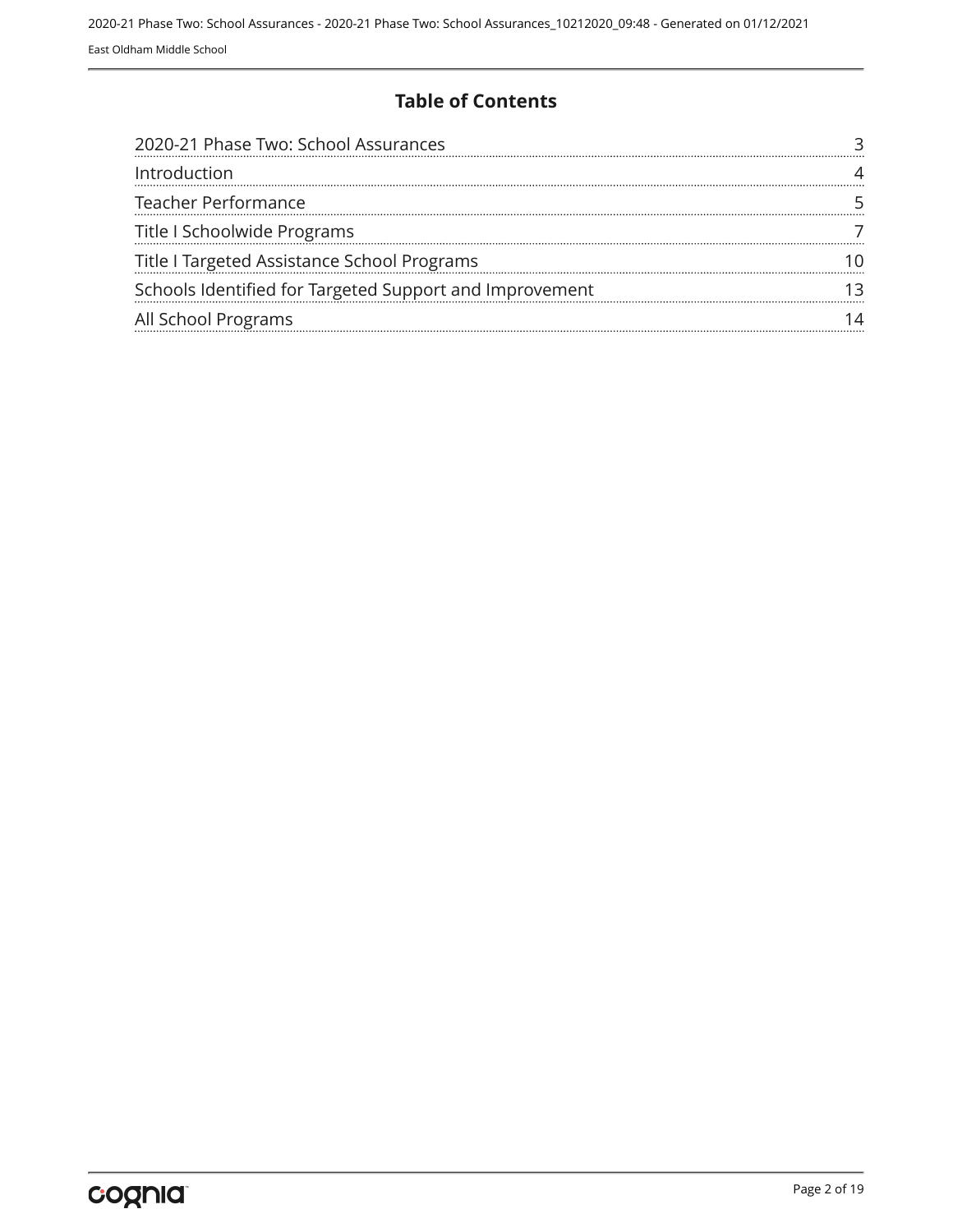## <span id="page-2-0"></span>**2020-21 Phase Two: School Assurances**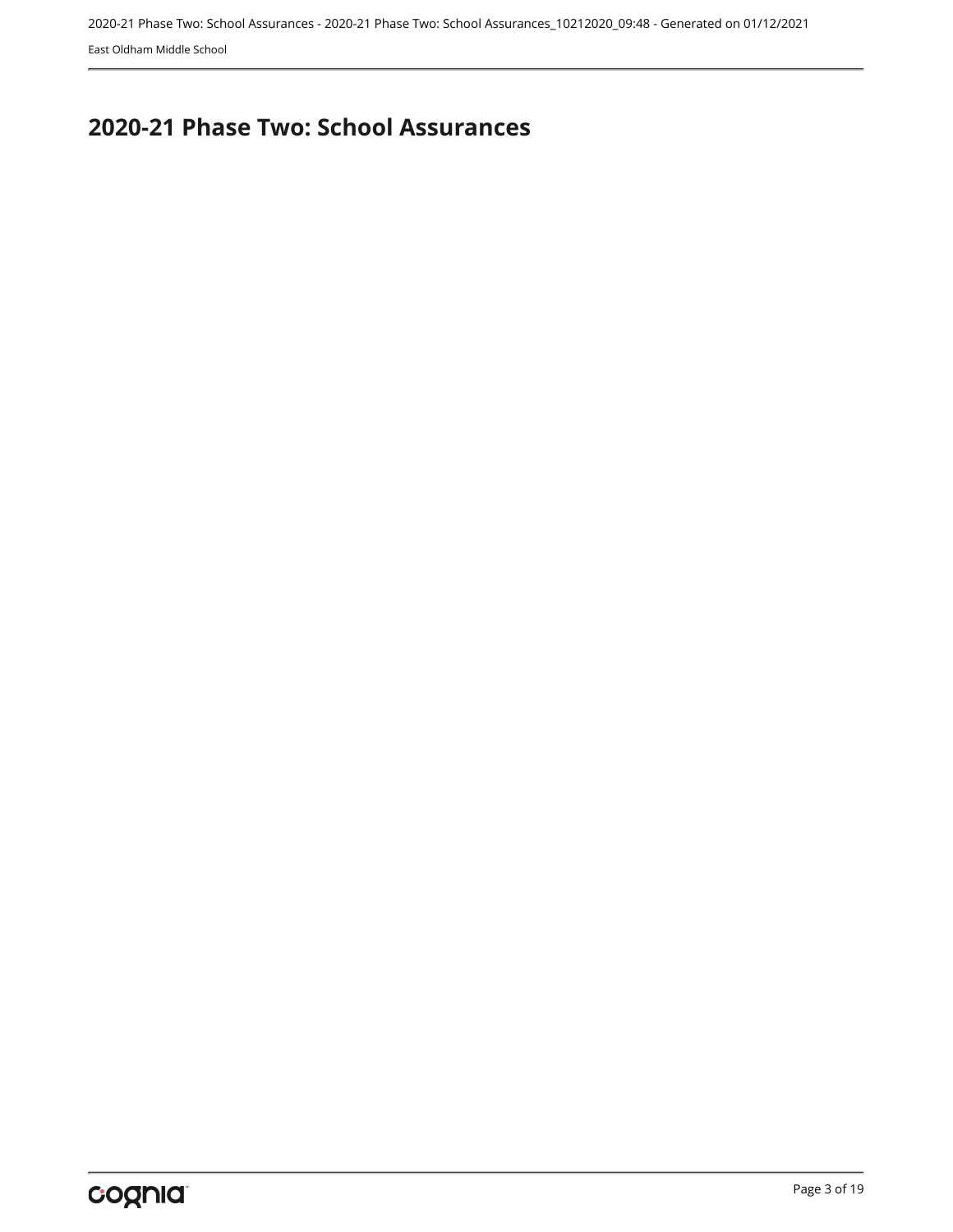### <span id="page-3-0"></span>**Introduction**

Assurances are a required component of the improvement planning process (703 KAR 5:225). Please read each assurance carefully and indicate whether your school complies by selecting the appropriate response (Yes, No or N/A). If you wish to provide further information or clarify your response, space for comments is provided. Comments are optional. You may upload any supporting documentation as needed.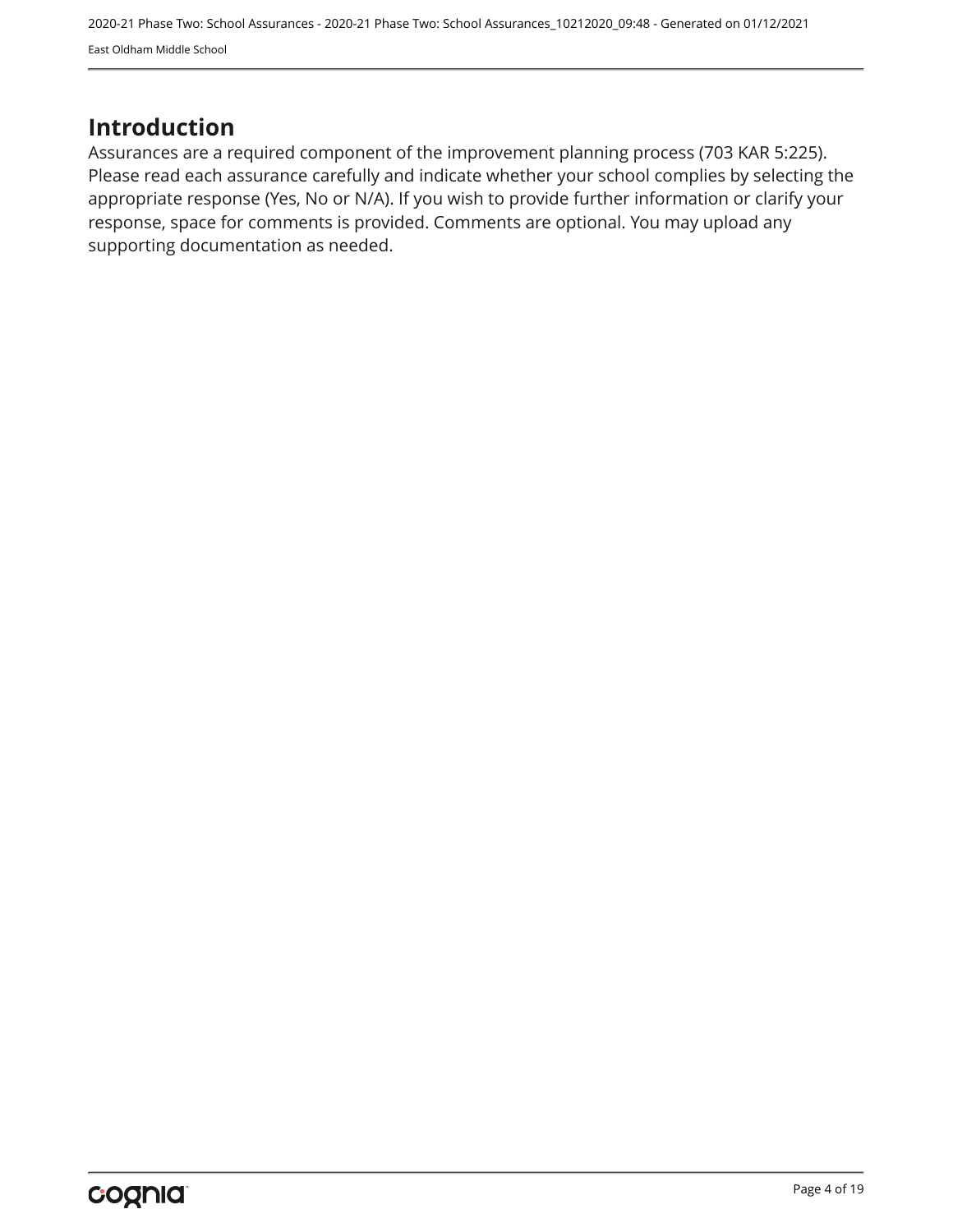## <span id="page-4-0"></span>**Teacher Performance**

1. The KDE focuses on promoting equitable access to effective educators for all students, including minority students, those experiencing poverty, English learners and students with disabilities. Therefore, all districts and schools are charged with ensuring equitable access to experienced and effective educators. The Every Student Succeeds Act (ESSA) requires each school to report data regarding ineffective teachers. An ineffective teacher receives a summative effectiveness rating of "ineffective" as determined through the local performance evaluation system that meets the requirement established by KRS 156.557. An ineffective teacher consistently fails to meet expectations as determined by a trained evaluator, in competencies identified as the performance criteria in the Kentucky Framework for Teaching.

Due to the passage of Senate Bill 1 (2017), the measure and method for collecting teacher and leader effectiveness data was adjusted to fulfill the state law regarding district reporting and data collection. Number of students taught by ineffective teachers is self-reported by each school, in aggregate, by subpopulation. Names of ineffective teachers are not provided/collected.

Responses to this assurance will be collected in the [Kentucky Equitable Access to](https://www.surveymonkey.com/r/PNPMCCV) **[Effective Educators Survey](https://www.surveymonkey.com/r/PNPMCCV).** Responses to each survey question should be based on data from the 2019-20 school year. This survey collects data on ineffective teachers only. Data on inexperienced and out-of-field teachers is collected using the EPSB identification number provided in Infinite Campus. Please be sure all teachers have an EPSB number on file.

Once you have completed the survey, return to the 2020-21 Phase Two: School Assurances diagnostic to certify that your school has completed the survey and to complete the remaining assurances on the diagnostic.

**I certify this school has accurately completed the [Kentucky Equitable Access to](https://www.surveymonkey.com/r/PNPMCCV) [Effective Educators Survey](https://www.surveymonkey.com/r/PNPMCCV) by opening the survey link, entering all requested information, and submitting the completed survey as directed. I also certify that all certified staff members have an EPSB number entered in Infinite Campus.**

 **Yes** No N/A **COMMENTS**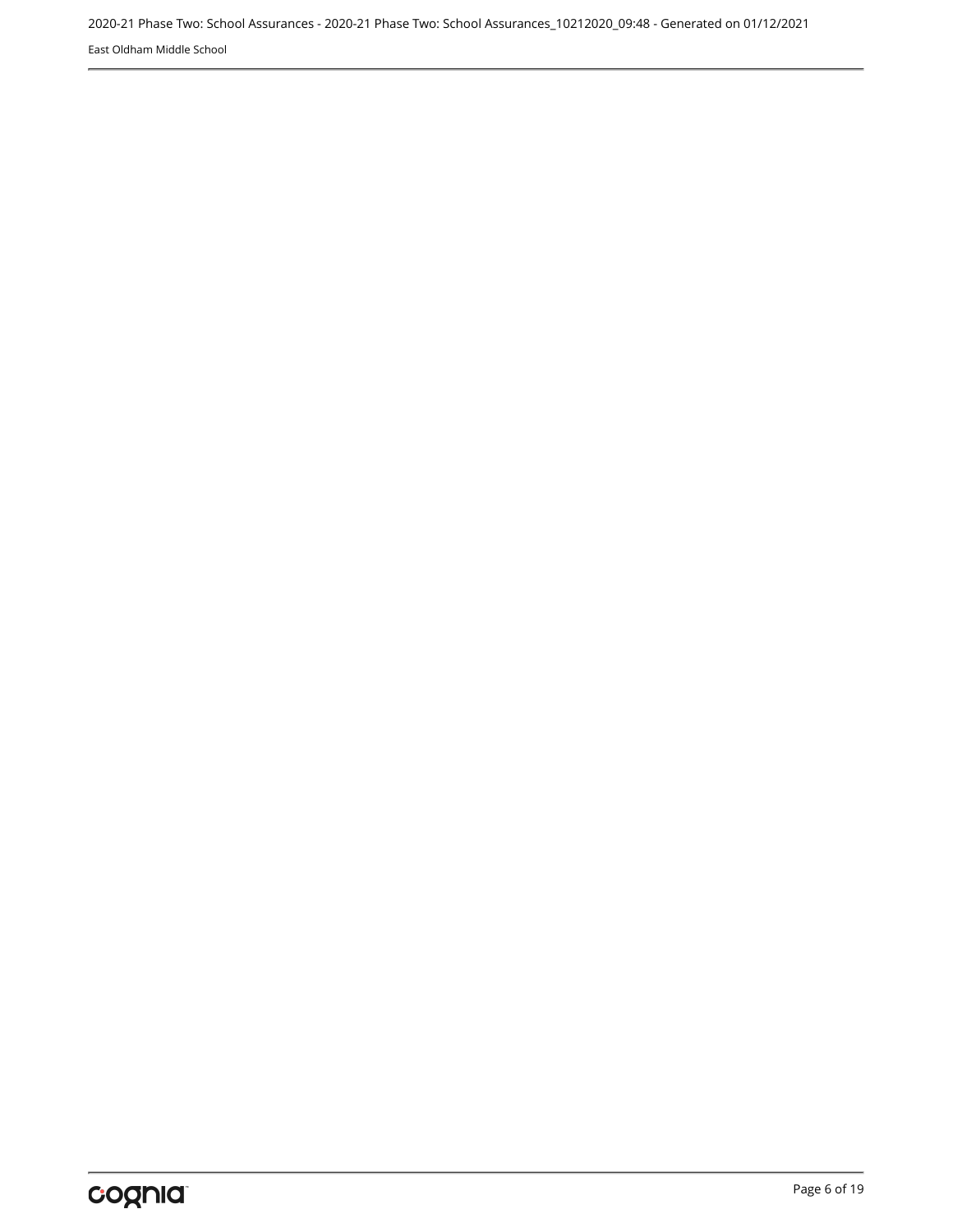# <span id="page-6-0"></span>**Title I Schoolwide Programs**

2. If the school is implementing a schoolwide program, the school developed a comprehensive plan during a 1-year period or qualifies for an exception under Section 1114(b)(1) of the Every Student Succeeds Act (ESSA).

 Yes No  **N/A COMMENTS**

3. If the school is implementing a schoolwide program, the school developed a comprehensive plan with the involvement of parents and other members of the community to be served as well as individuals who will carry out such plan (e.g. teachers, administrators, classified staff, etc.) as required by Section 1114(b)(2) of ESSA.

 Yes No  **N/A COMMENTS**

4. If the school is implementing a schoolwide program, the school developed a comprehensive plan that will remain in effect for the duration of the school's participation under Title I, Part A of ESSA as required by Section 1114(b)(3) of ESSA.

 Yes No  **N/A COMMENTS**

5. If the school is implementing a schoolwide program, the school developed a comprehensive plan that is available to district leadership, parents, and the public and in an understandable and uniform format as required by Section 1114(b)(4) of ESSA.

 Yes o No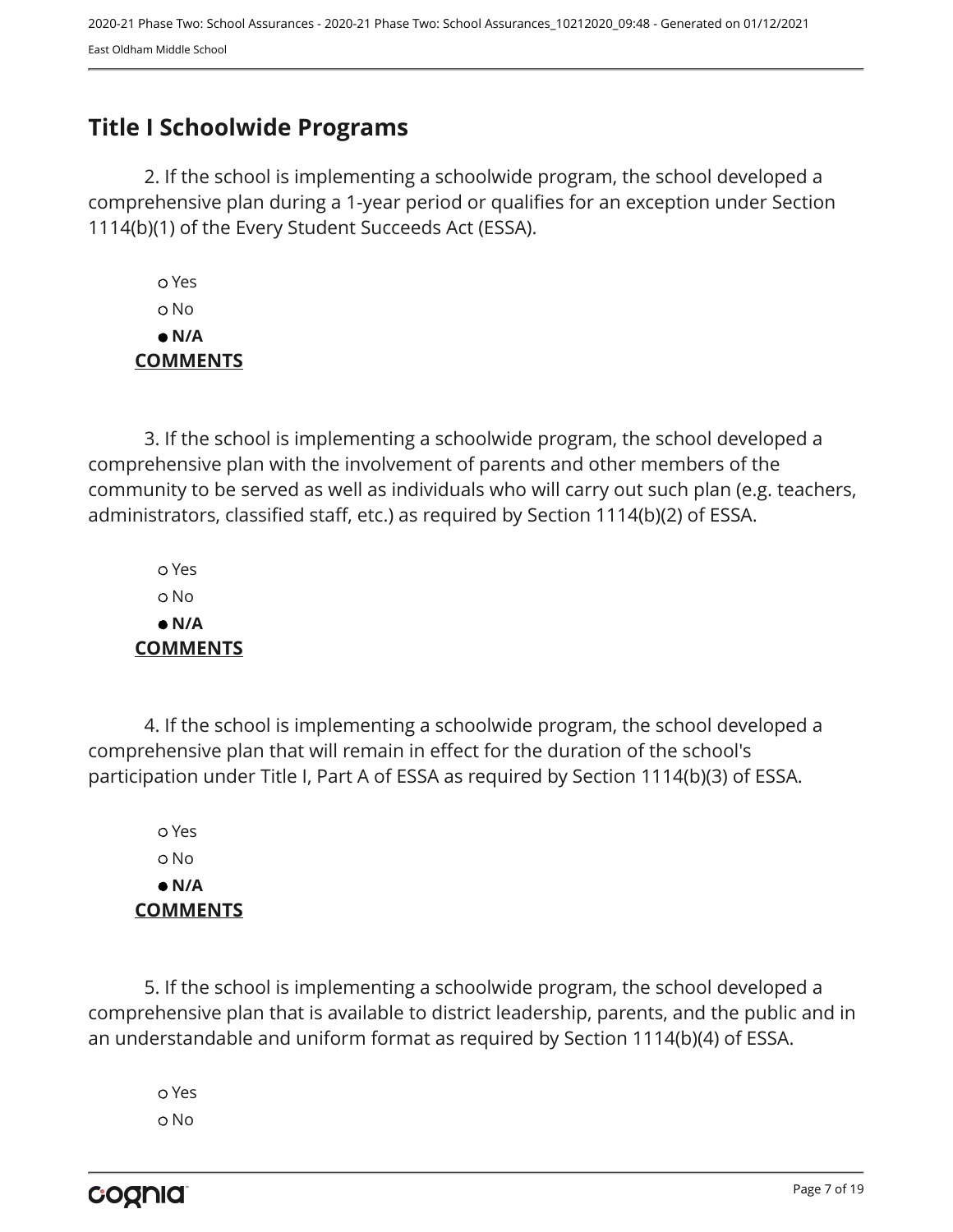#### **N/A COMMENTS**

6. If the school is implementing a schoolwide program, the school developed a comprehensive plan that, to the extent appropriate and applicable, coordinates with other federal, state, and local programs, including but not limited to the implementation of improvement activities in schools identified for comprehensive or targeted support and improvement, as required by Section 1114(b)(5) of ESSA.

 Yes No  **N/A COMMENTS**

7. If the school is implementing a schoolwide program, the school developed a comprehensive plan that is based on a comprehensive needs assessment, which included a review of academic achievement data, and includes, among other items, a description of the strategies the school will implement to address school needs as required by Section 1114(b)(6) of ESSA. The comprehensive needs assessment was developed with the participation of individuals who will carry out the schoolwide program plan, and the school documents how it conducted the needs assessment, the results it obtained, and the conclusions it drew from those results, as required by 34 Code of Federal Regulations (CFR) 200.26.

 Yes o No  **N/A COMMENTS**

8. If the school is implementing a schoolwide program, the school developed, pursuant to Section 1114(b)(7), a comprehensive plan that includes a description of the strategies to be implemented to address school needs, including how such strategies: (1) provide opportunities for all children; (2) use methods and instructional strategies that strengthen the academic program in the school, increase learning time, and provide an enriched and accelerated curriculum; and, (3) address the needs of all children through, for example, the following activities: school-based mental health programs; a tiered model to prevent and address behavioral problems; professional development to

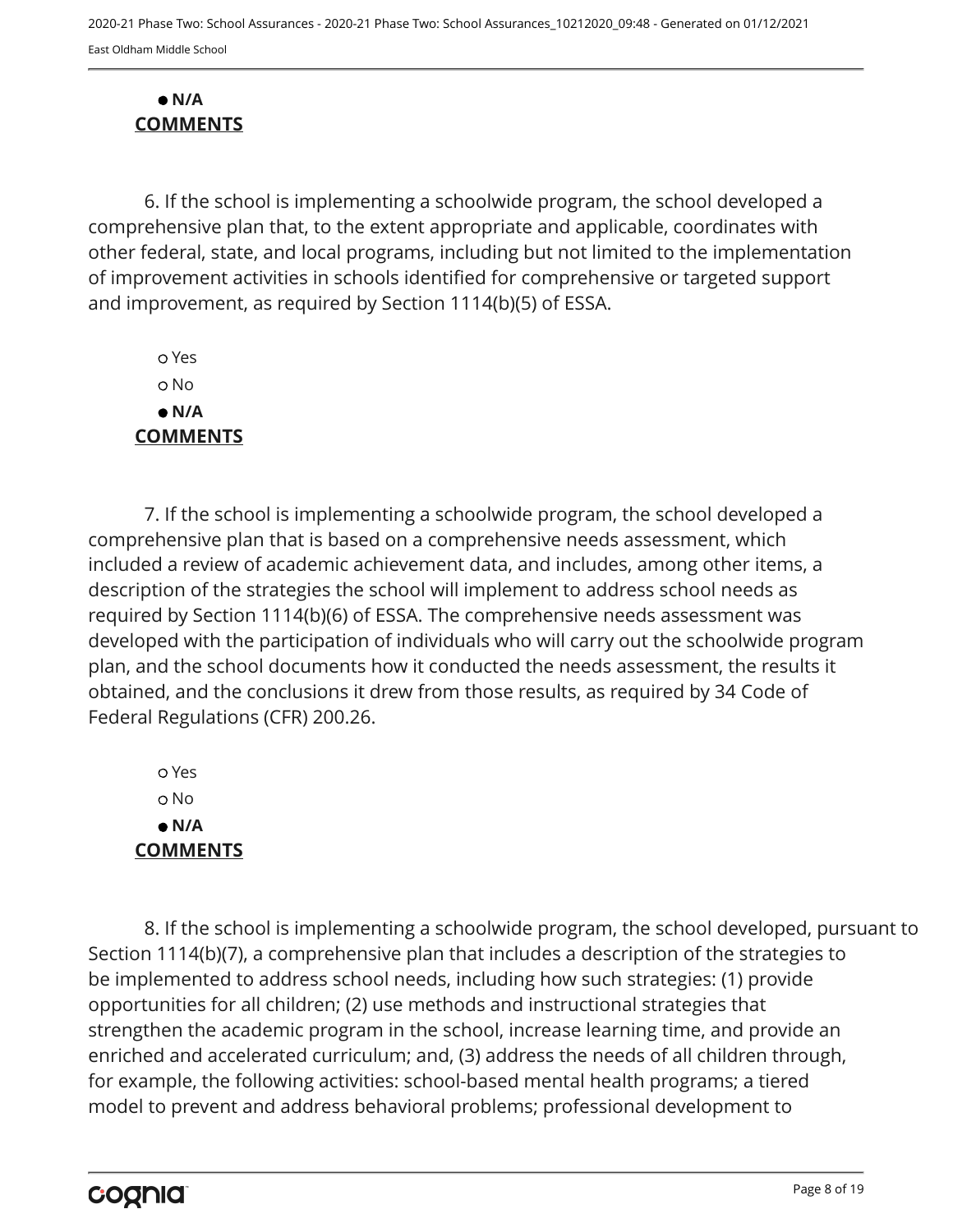improve instruction and use of data from academic assessments, and to recruit and retain effective teachers; and/or, strategies for assisting preschool children transition to local elementary school programs.

#### Yes o No  **N/A COMMENTS**

9. The school regularly monitors the implementation and results achieved by the schoolwide program, using data from the State's annual assessments and other indicators of academic achievement. The school determines whether the schoolwide program has been effective in increasing the achievement of students in meeting the challenging State academic standards, particularly for those students who had been furthest from achieving the standards. The school revises the plan as necessary based on student needs and on the results of the regular monitoring, to ensure continuous improvement of students in the schoolwide program and to ensure that all students are provided opportunities to meet the challenging State academic standards, as required by Section 1114 (b)(3) of ESSA and 34 CFR 200.26.

 Yes o No  **N/A COMMENTS**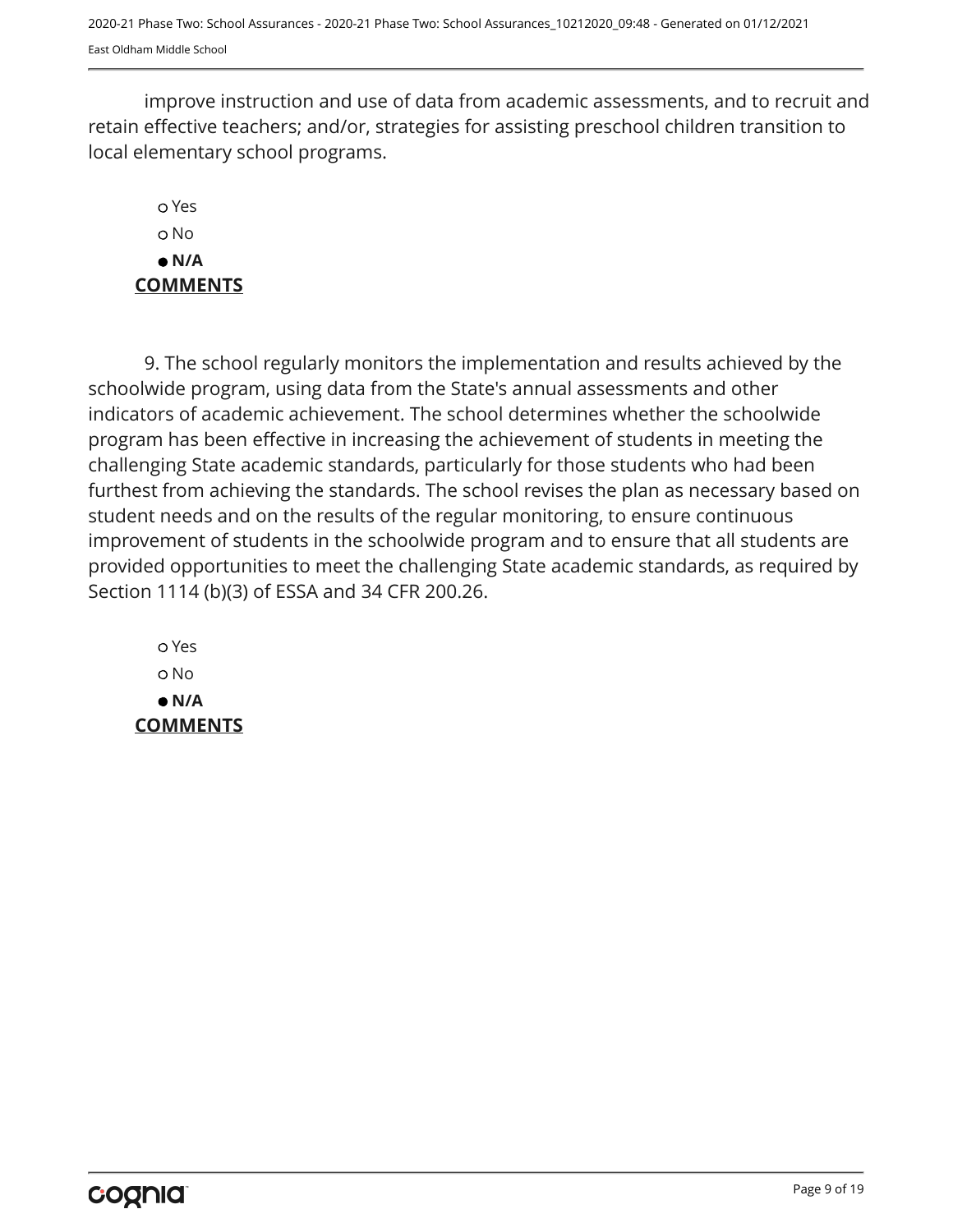## <span id="page-9-0"></span>**Title I Targeted Assistance School Programs**

10. If the school is implementing a targeted assistance school program, participating students are identified in accordance with Section 1115(c) and on the basis of multiple, educationally related, objective criteria.

 Yes No  **N/A COMMENTS**

11. If the school is implementing a targeted assistance school program, the school serves participating students using resources under Title I, Part of ESSA to meet challenging state academic standards as required by Section 1115(b)(2)(A) of ESSA.

 Yes No  **N/A COMMENTS**

12. If the school is implementing a targeted assistance school program, the school serves, pursuant to Section 1115(b)(2)(B) of ESSA, participating students using methods and instructional strategies to strengthen the academic program of the school, which may include, for example, expanded learning time, summer programs, and/or a tiered model to prevent and address behavioral problems.

 Yes o No  **N/A COMMENTS**

13. If the school is implementing a targeted assistance school program, the school serves participating students by coordinating with and supporting the regular educational program as required by Section 1115(b)(2)(C) of ESSA.

Yes

cognia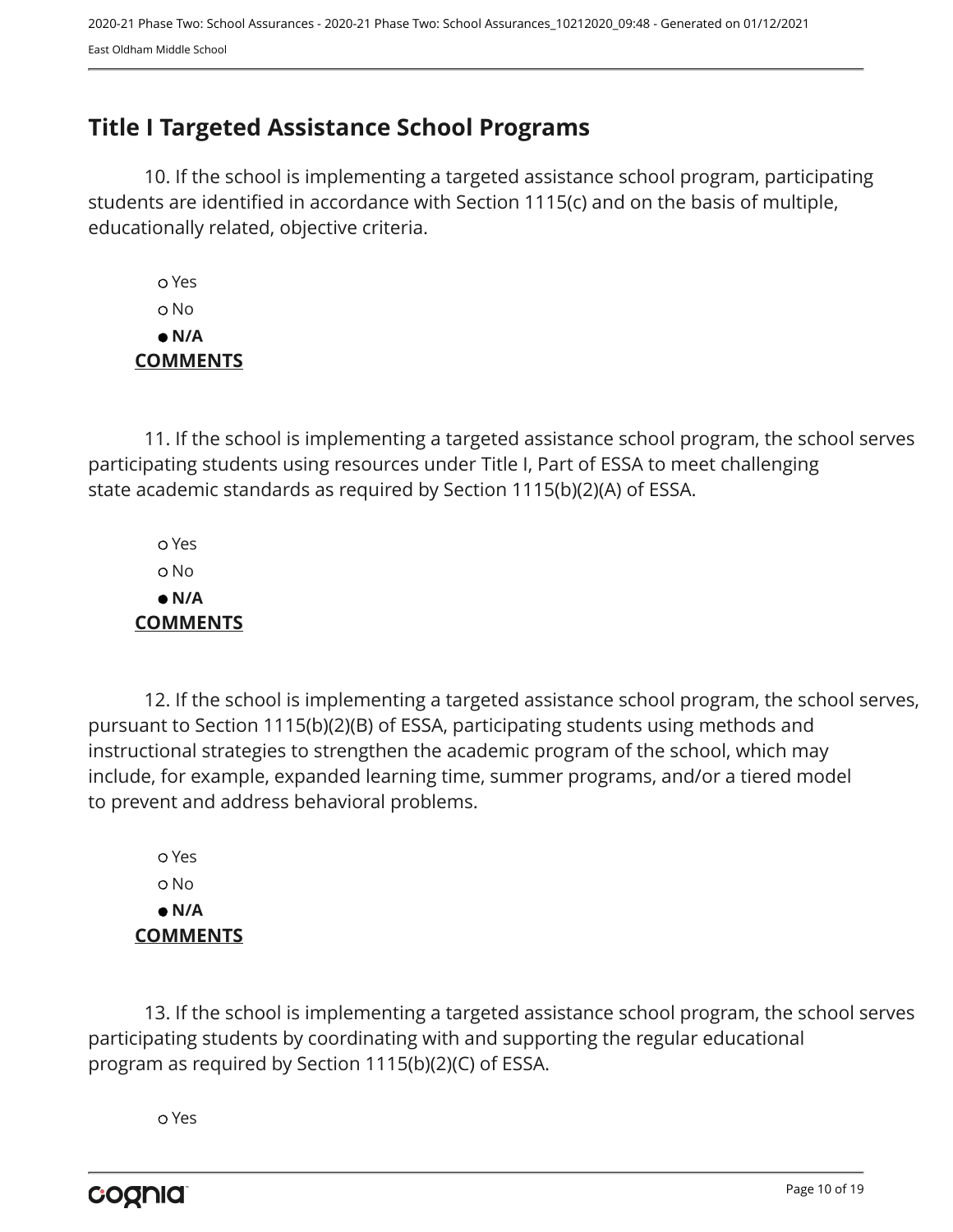No  **N/A COMMENTS**

14. If the school is implementing a targeted assistance school program, the school serves participating students by providing professional development to, for example, teachers, administrators, classified staff, and/or other school personnel who work with participating students as required by Section 1115(b)(2)(D) of ESSA.

 Yes o No  **N/A COMMENTS**

15. If the school is implementing a targeted assistance school program, the school serves, pursuant to Section 1115(b)(2)(E) of ESSA, participating students by implementing strategies to increase the involvement of parents of participating students in accordance with Section 1116 of ESSA.

 Yes o No  **N/A COMMENTS**

16. If the school is implementing a targeted assistance school program, the school serves participating students, to the extent appropriate and applicable, by coordinating with other federal, state, and local programs, including but not limited to the implementation of improvement activities in schools identified for comprehensive or targeted support and improvement, as required by Section 1115(b)(2)(F) of ESSA.

 Yes o No  **N/A COMMENTS**

17. If the school is implementing a targeted assistance school program, the school serves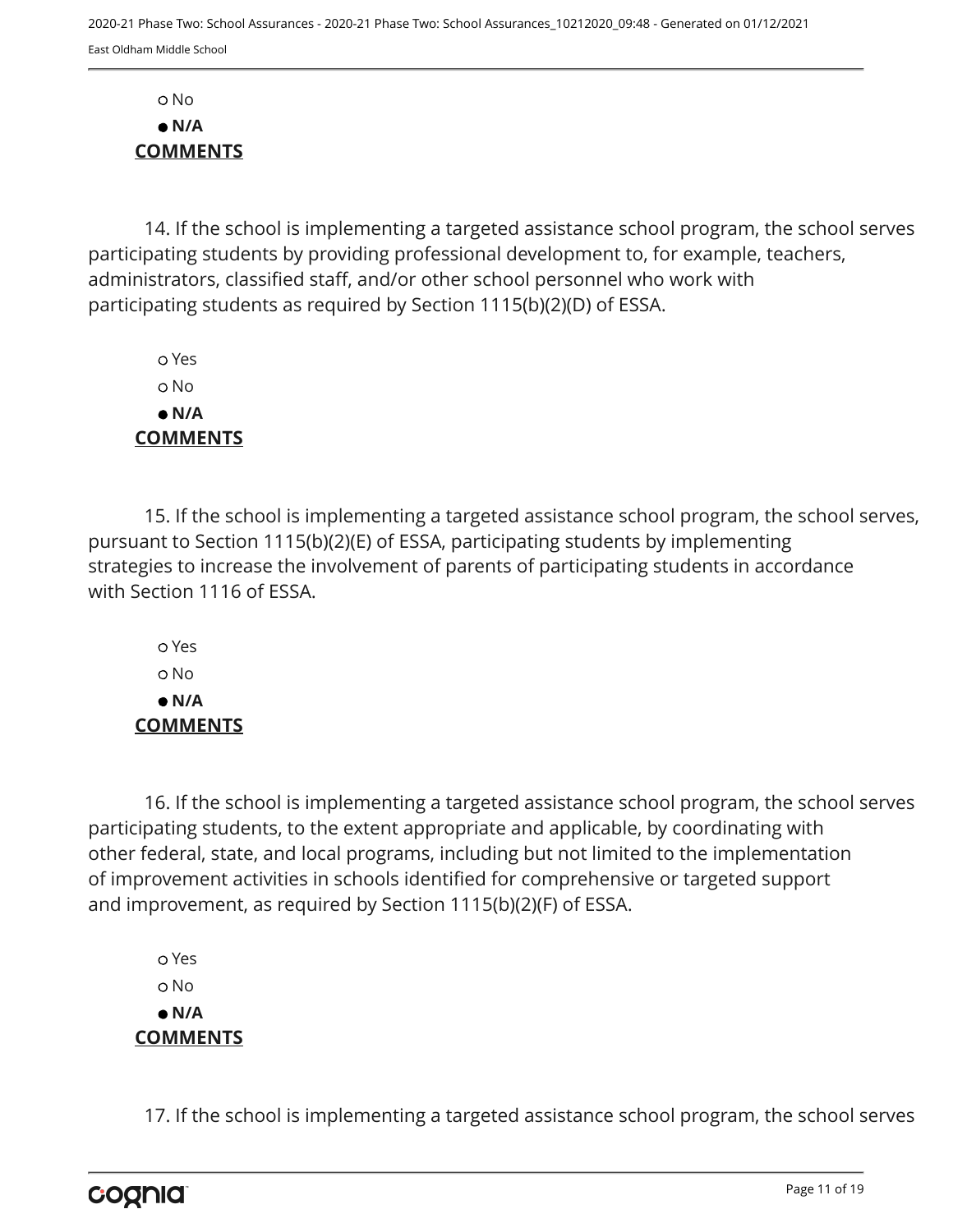participating students by reviewing the progress of participating students on an ongoing basis and revising the targeted assistance program, if necessary, to provide additional assistance to meet challenging state academic standards as required by Section 1115(b) (2)(G) of ESSA.

 Yes o No  **N/A COMMENTS**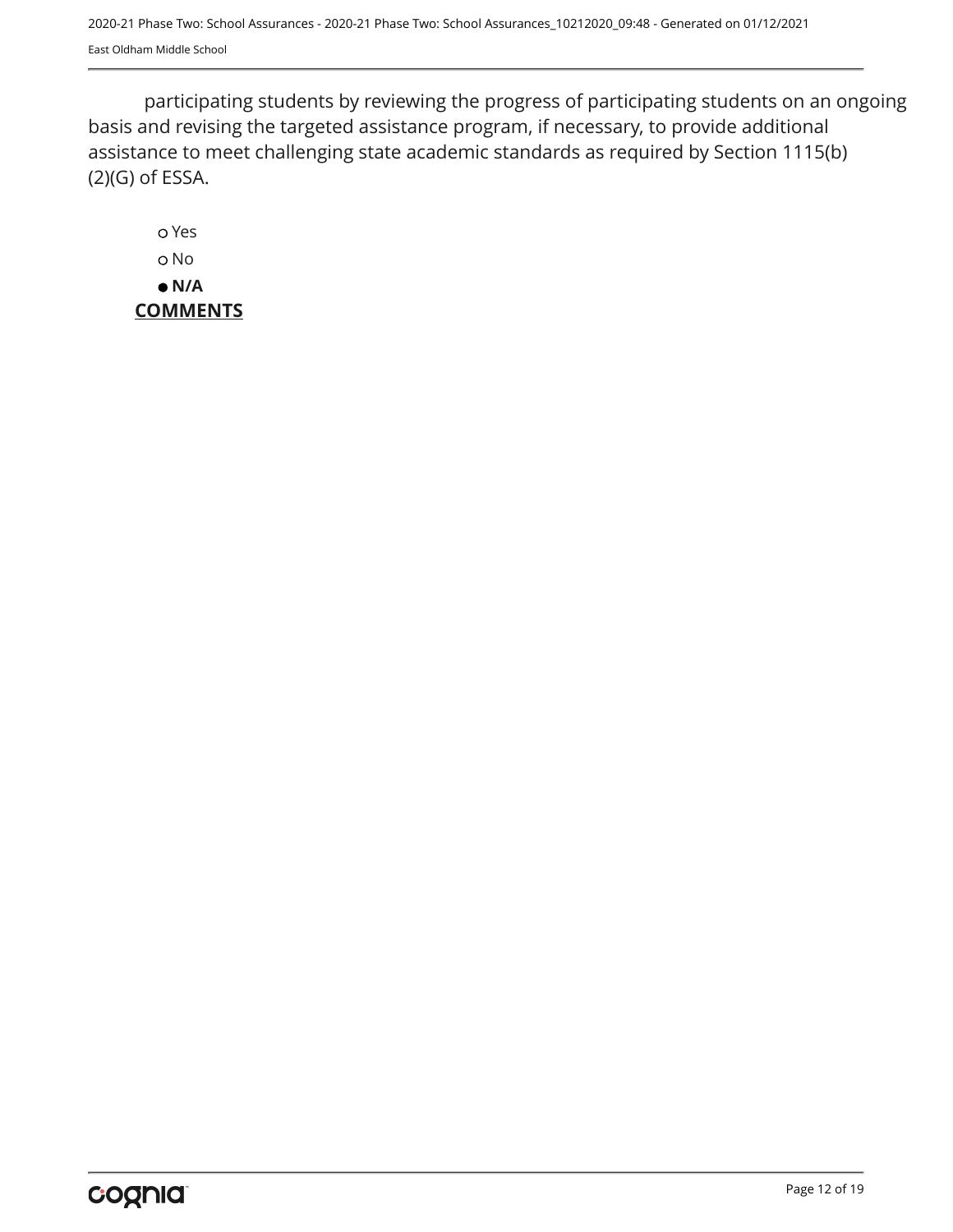# <span id="page-12-0"></span>**Schools Identified for Targeted Support and Improvement**

18. If identified for targeted support and improvement, including additional targeted support and improvement, pursuant to Section 1111(d)(2) of ESSA, the school developed and implemented a plan to improve student outcomes that, among other items, was informed by all indicators, including student performance against long-term goals; included evidence-based interventions; and, approved by local leadership. For reference, "evidence-based" is defined in ESSA Section 8101(21).

 Yes No  **N/A COMMENTS**

19. If identified for additional targeted support and improvement pursuant to Section 1111(d)(2)(C), the school developed and implemented a plan to improve student outcomes that also identified resource inequities to be addressed through implementation of such plan.

 Yes No  **N/A COMMENTS**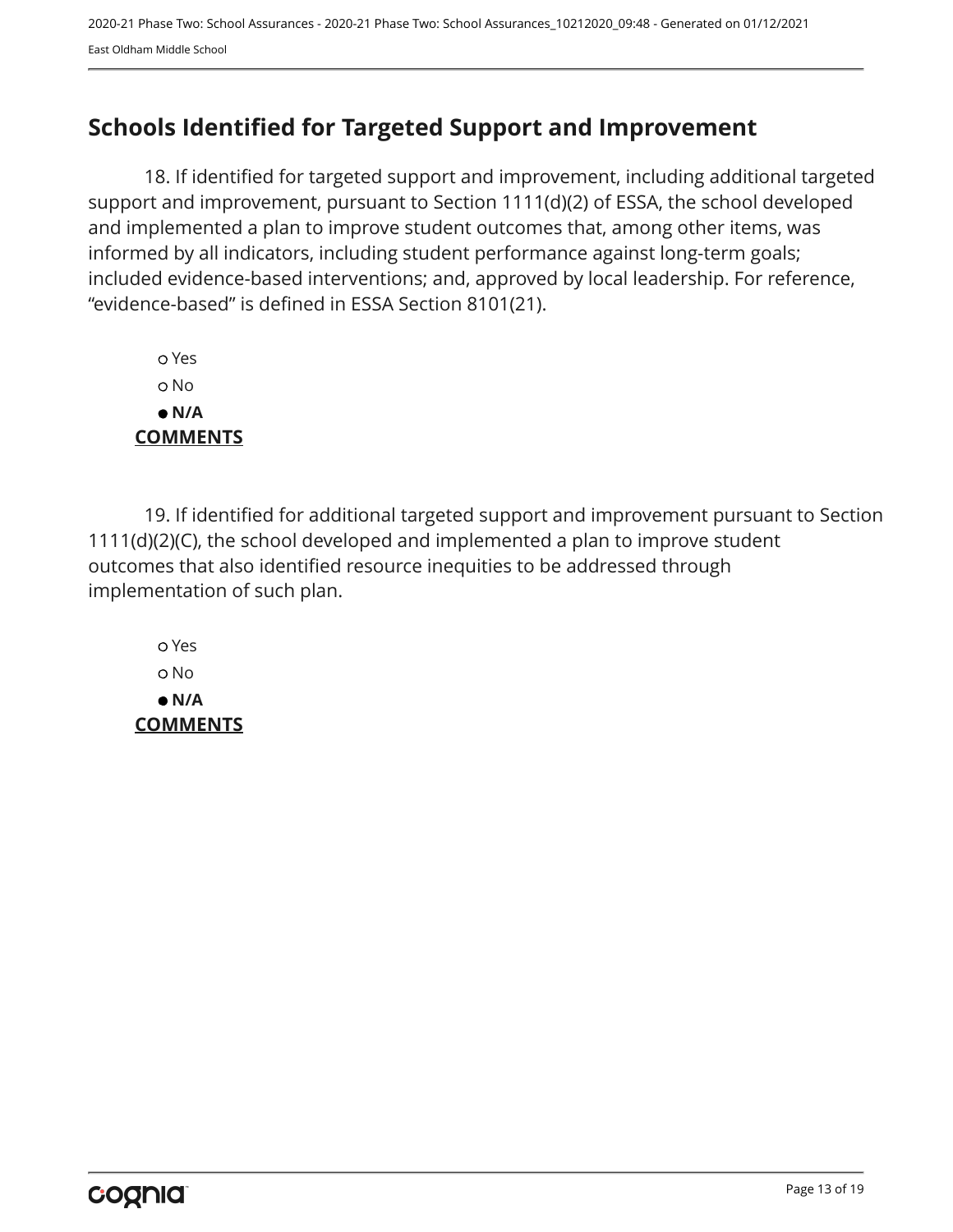# <span id="page-13-0"></span>**All School Programs**

20. The school provides professional development for staff that is in accordance with the purpose of Title II of ESSA; addresses the needs of all students; and, strives to ensure all students are college, career and transition ready as intended by Section 2103 of ESSA, which governs the local use of Title II funding.

 **Yes** No N/A **COMMENTS**

21. The school ensures that the use of federal funding, including expenditures for certified or classified positions (e.g. counselors, nurses, media specialists, etc.), is reasonable and necessary in compliance with 2 CFR 200.403 and 200.405.

 **Yes** No N/A **COMMENTS**

22. The school ensures that all teachers and paraprofessionals working in a program supported with Title I, Part A funding meet applicable state requirements as required by Section 1111(g)(2)(J) of ESSA.

 Yes No  **N/A COMMENTS**

23. The school distributes to parents and family members of participating children, or all children in a schoolwide program, a written parent and family engagement policy, which is agreed on by such parents, that describes the means for carrying out the requirements of ESSA Section 1116 (c) through (f). The school makes the policy available to the local community and updates it periodically to meet the changing needs of parents and the school. For reference, Section 1116(b) of ESSA allows existing parent and family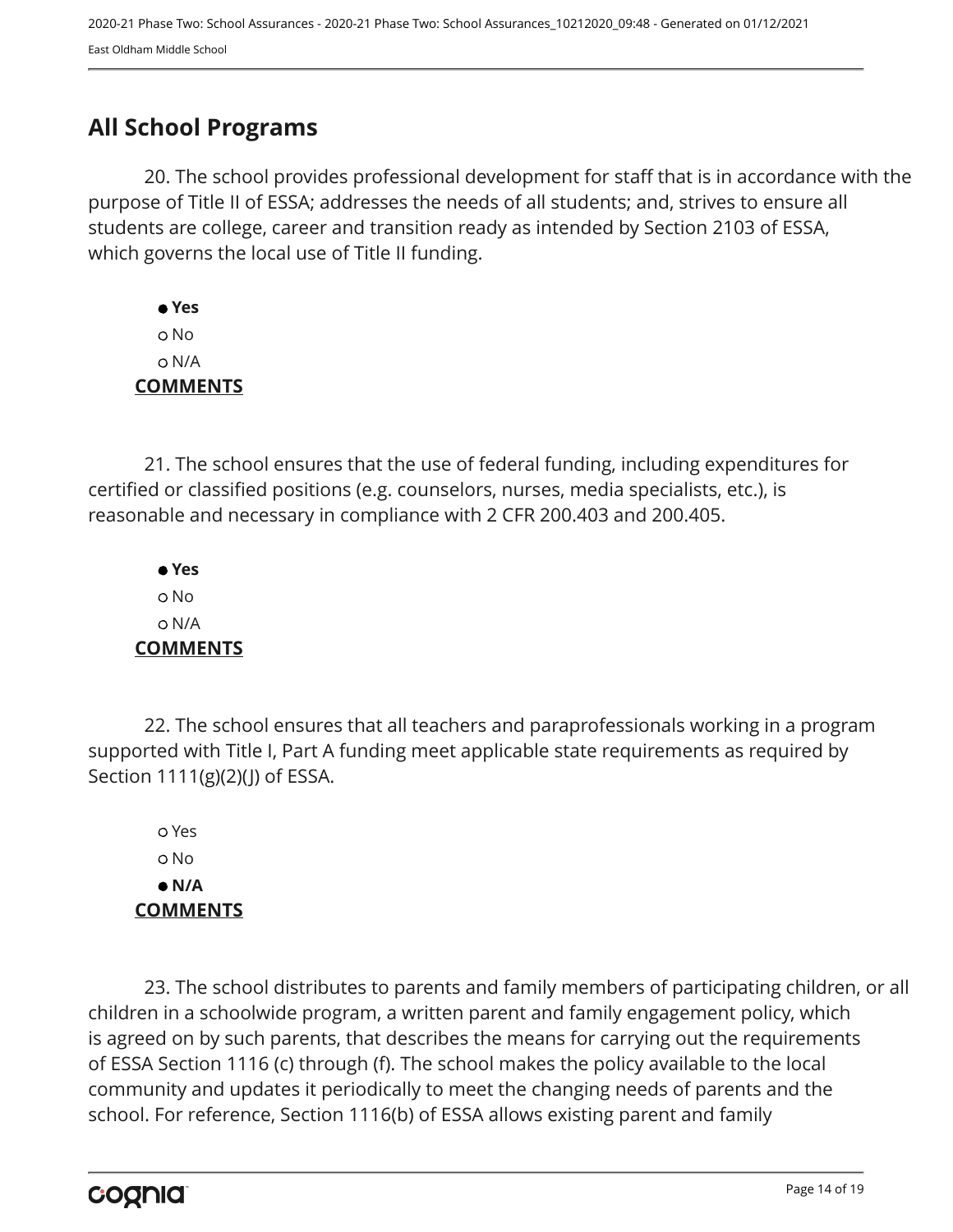engagement policies the school may have in place to be amended to meet the requirements under Title I, Part A.

 Yes No  **N/A COMMENTS**

24. The school convenes an annual meeting, at a convenient time, to which all parents of participating children, or all children in a schoolwide program, are invited and encouraged to attend, to inform parents of their school's participation in Title I, Part A and to explain the requirements of Title I, Part A, and the right of the parents to be involved, as required under Section 1116(c)(1).

 Yes No  **N/A COMMENTS**

25. The school offers a flexible number of meetings to parents, such as meetings in the morning or evening, and may provide, with funds provided under this part, transportation, child care, or home visits, as such services relate to parental involvement (ESSA Section 1116(c)(2).

 Yes No  **N/A COMMENTS**

26. The school involves parents, in an organized, ongoing, and timely way, in the planning, review, and improvement of programs under Title I, including the planning, review, and improvement of the school parent and family engagement policy and the joint development of the schoolwide program plan undersection 1114(b), except that if a school has in place a process for involving parents in the joint planning and design of the school's programs, the school may use that process, if such process includes an adequate representation of parents of participating children (ESSA Section 1116 (c)(3)).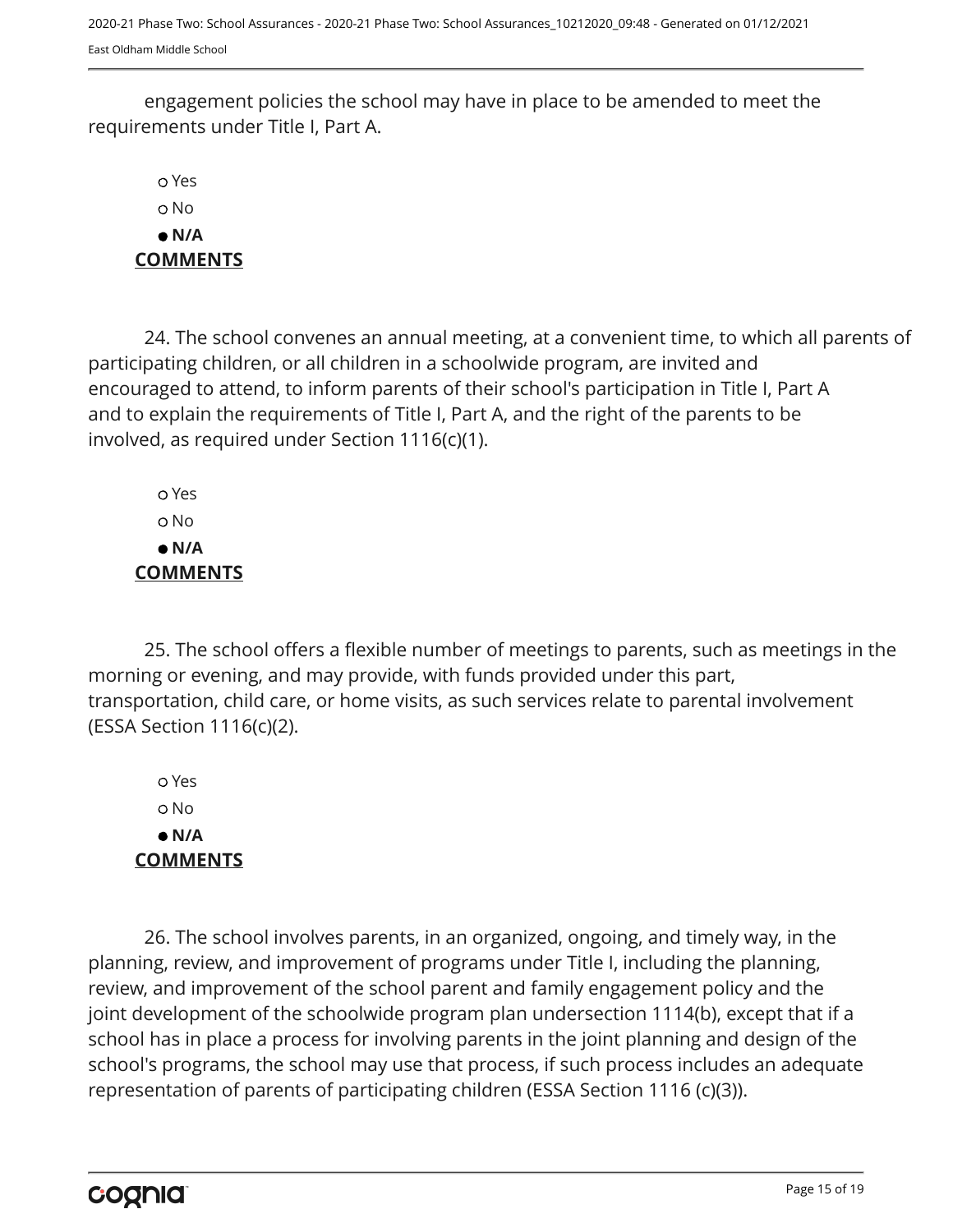Yes o No  **N/A COMMENTS**

27. The school provides parents of participating children, or all children in a schoolwide program—

A. timely information about programs under Title I;

B. a description and explanation of the curriculum in use at the school, the forms of academic assessment used to measure student progress, and the achievement levels of the challenging State academic standards; and

C. if requested by parents, opportunities for regular meetings to formulate suggestions and to participate, as appropriate, in decisions relating to the education of their children, and respond to any such suggestions as soon as practicably possible (ESSA Section 1116  $(C)(4)$ ).

 Yes No  **N/A COMMENTS**

28. If the schoolwide program plan under section 1114(b) is not satisfactory to the parents of participating children, the school submits any parent comments on the plan when the school makes the plan available to the local educational agency.

 Yes o No  **N/A COMMENTS**

29. The school jointly develops with parents for all children served under this part a school-parent compact that outlines how parents, the entire school staff, and students will share the responsibility for improved student academic achievement and the means by which the school and parents will build and develop a partnership to help children achieve the State's high standards. The compact meets the requirements outlined in ESSA 1116(d)(1-2).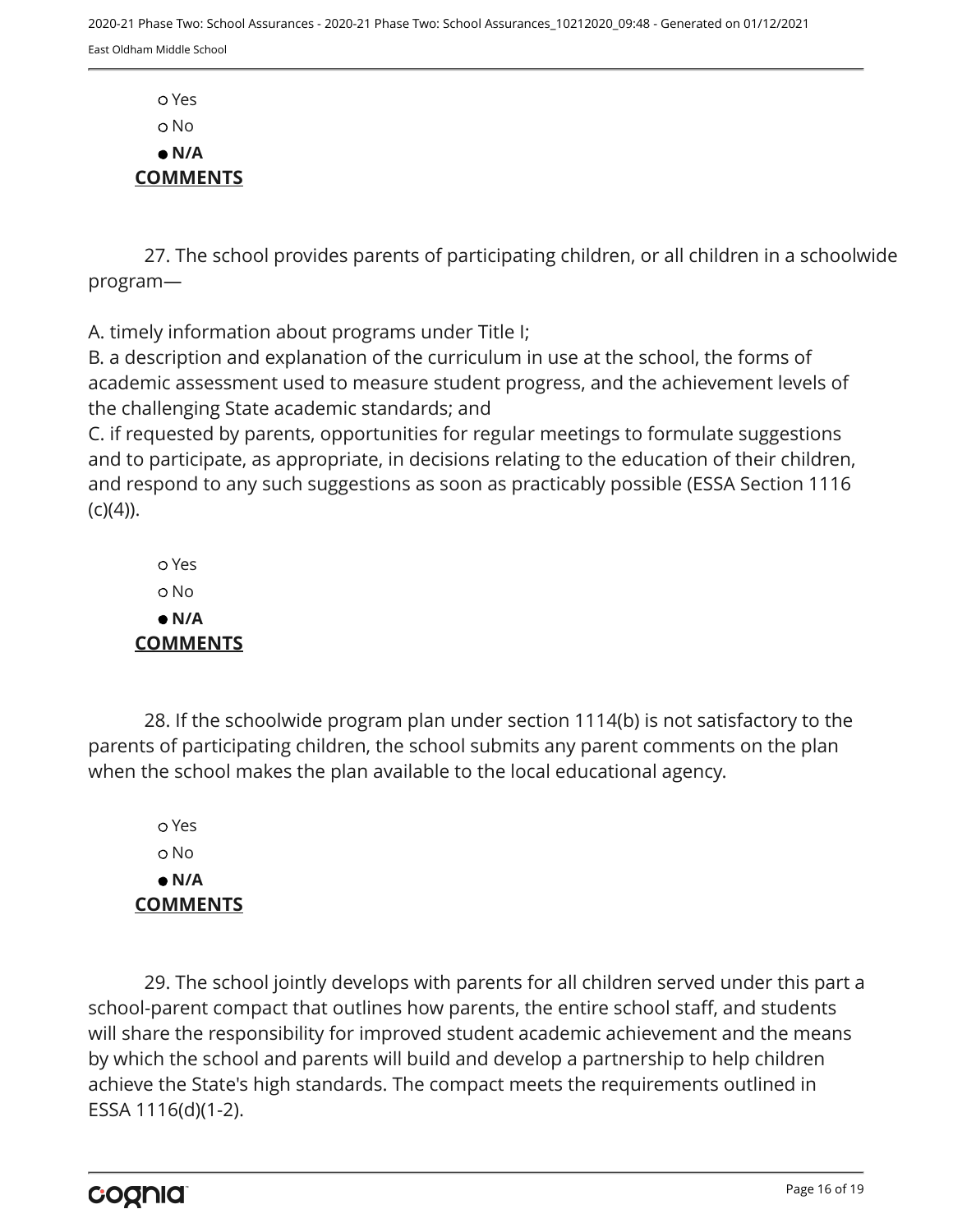Yes No  **N/A COMMENTS**

30. The school provides assistance to parents of children served by the school in understanding such topics as the challenging State academic standards, State and local academic assessments, the requirements of Title I, and how to monitor a child's progress and work with educators to improve the achievement of their children, as required by ESSA Section 1116(e)(1).

 Yes o No  **N/A COMMENTS**

31. The school provides materials and training to help parents to work with their children to improve their children's achievement, such as literacy training and using technology (including education about the harms of copyright piracy), as appropriate, to foster parental involvement, as required in ESSA Section 1116(e)(2).

 Yes No  **N/A COMMENTS**

32. The school educates teachers, specialized instructional support personnel, principals, and other school leaders, and other staff, with the assistance of parents, in the value and utility of contributions of parents, and in how to reach out to, communicate with, and work with parents as equal partners, implement and coordinate parent programs, and build ties between parents and the school, as required in ESSA Section 1116(e)(3).

 Yes o No  **N/A COMMENTS**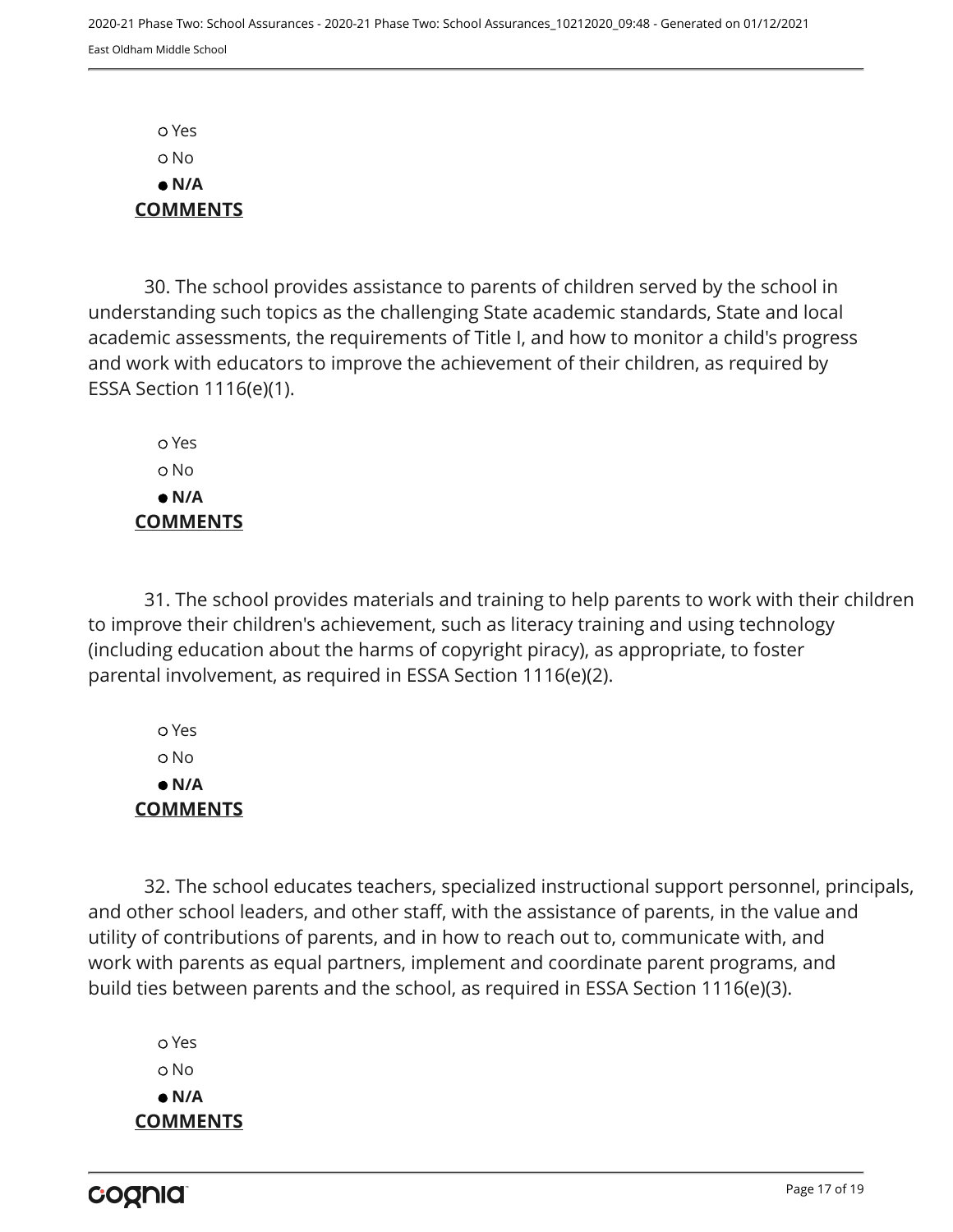33. To the extent feasible and appropriate, the school coordinates and integrates parent involvement programs and activities with other Federal, State, and local programs, including public preschool programs, and conducts other activities, such as parent resource centers, that encourage and support parents in more fully participating in the education of their children (ESSA Section 1116(e)(4)).

 Yes No  **N/A COMMENTS**

34. The school ensures that information related to school and parent programs, meetings, and other activities is sent to the parents of participating children, or all children in a schoolwide program, in a format and, to the extent practicable, in a language the parents can understand, as required in ESSA Section 1116(e)(5).

 Yes o No  **N/A COMMENTS**

35. To the extent practicable, the school provides opportunities for the informed participation of parents and family members (including parents and family members who have limited English proficiency, parents and family members with disabilities, and parents and family members of migratory children), including providing information and school reports required under section 1111 in a format and, to the extent practicable, in a language parents understand (ESSA Section 1116(f)).

 Yes No  **N/A COMMENTS**